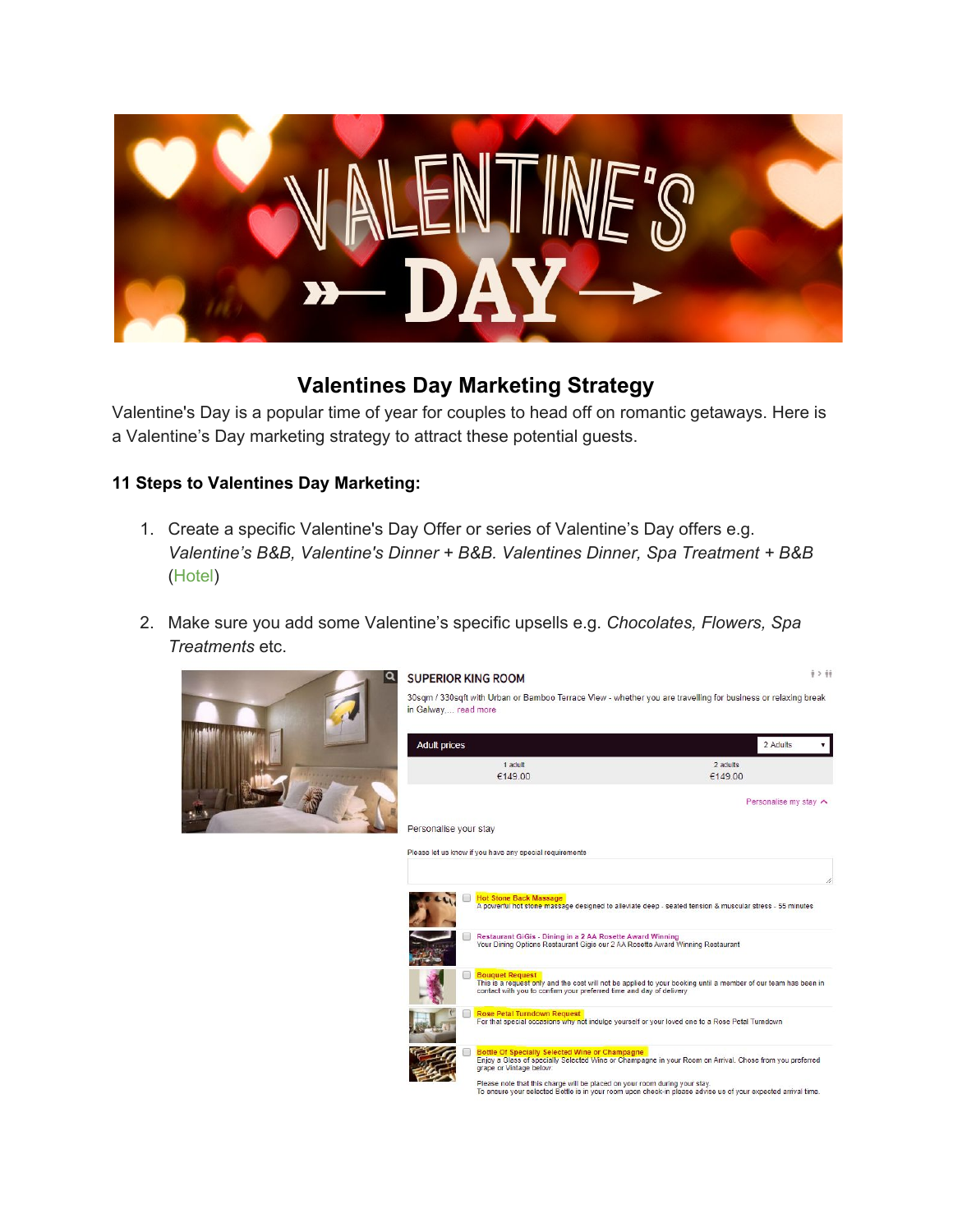- 3. Create a Valentine's Day [landing](https://www.theghotel.ie/valentines-day-galway.html) page which you can embed your Valentines Rates on (Hotel)
- 4. Optimise the landing page for SEO (Avvio)
- 5. Add a custom card to your Allora recommender engine which links to the Valentines Day landing page. See example below. (Avvio)



- 6. Create an audience of Valentine's Day website visitors on Google Analytics for later use (Avvio)
- 7. [Optional] Use the Closed User Group feature to create a Valentine's Day mailing list (Hotel)
- 8. Send an ezine to your database informing them of the offer (Late Jan/Early Feb). Have a link in this ezine which brings people to the Valentine's Day landing Page (Hotel). Ensure there is tracking set up for your links (Avvio)
- 9. Create a Bumper ad or [In-Stream](https://www.youtube.com/watch?v=VSCkrvtVt3Y&force_ad_encrypted=rbLuRiAoQ33K0WMD4UlsfpndEBhegX4hTHDqLl6nBZnDCeeLwW5yu2p_TWD2jjV1X8JGQ_tEL_rp13y6d7kE0XwzD7xpTObyPDEICX7C42yW9frwUancpC26v-gwXHsNLNnSBicLMPKljs9q3bTGIMbxdXndqWU4jEP5j3LHjzJ_Xe7crS5yDrgizlZpw1BrGISJiQhjyx6uvQ8xUQvKZ5kQXOKN9wm71-LOT85FrKxhvfqG1GTMA0MMPK_UrWvyAPSO8EoedAuDbFhmHk5rdzw1a1OfN1imxAtukan8hRfyTkmdRhQfqTy-8DykP3Pyzl9juVFWKvm47o2-96YwAhGEOSU7ZnyS) to inform potential guests of the upcoming offer.(Avvio)
	- Suggested Budget: €30 €100
- 10. Create Display Campaign. See example below.(Avvio)
	- Suggested Budget: €30 €100

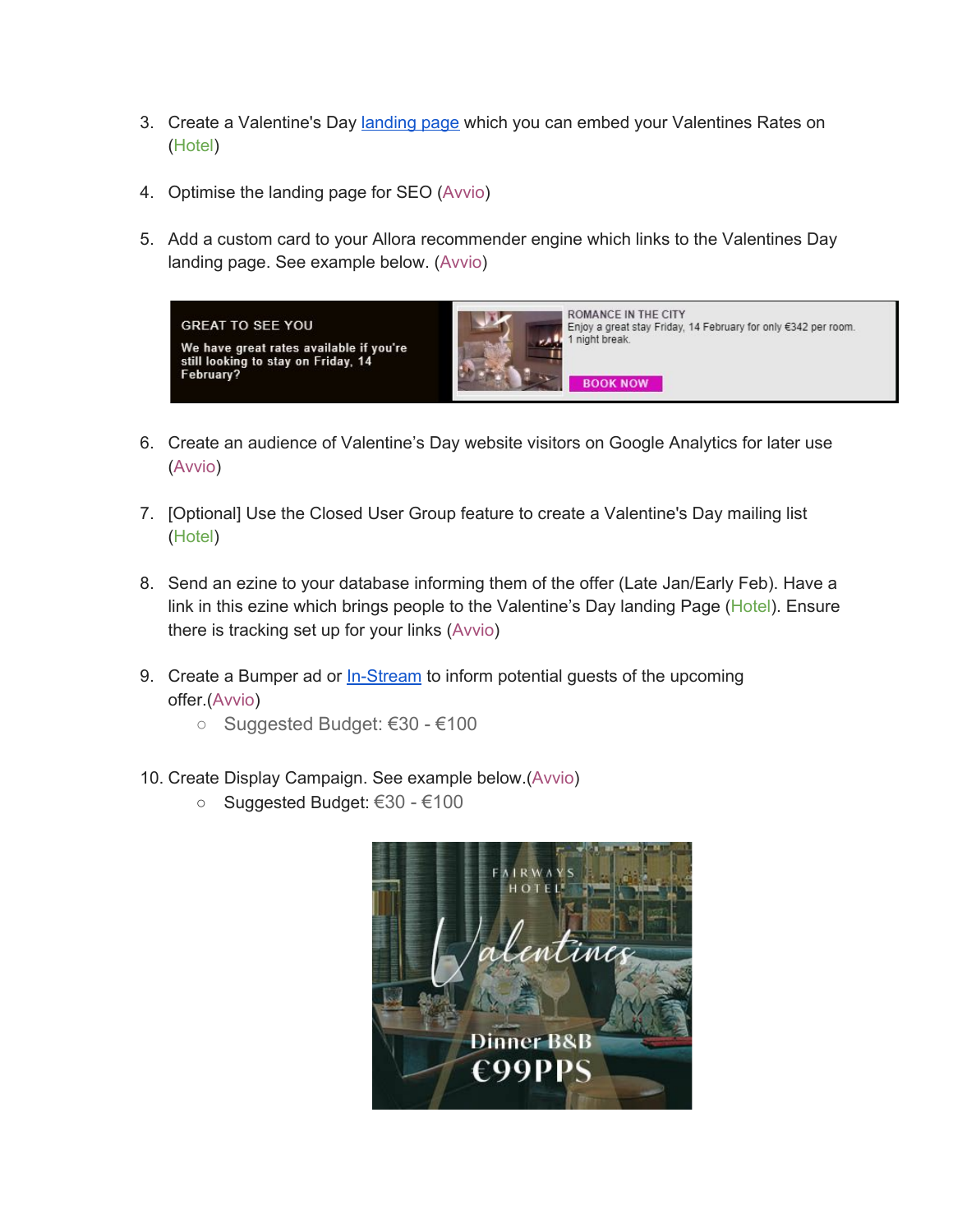#### 11. Create Sitelinks & Promotion Extensions. See example below (Avvio)



# **\*Bonus Suggestion\***

#### **Gift Cards**

Valentine's Day is a great time for couples to head away for a night of two, but spending a few days away from home is not always possible for couples. Therefore, a good alternative is to offer experiences such as 'Romantic Afternoon Tea' or 'Couples Massage Treatments'.

These Valentines experiences can be offered in the form of Gift Cards (see example below) which can be linked to a 'Gift Card' tab as well as from your Valentine's landing page.